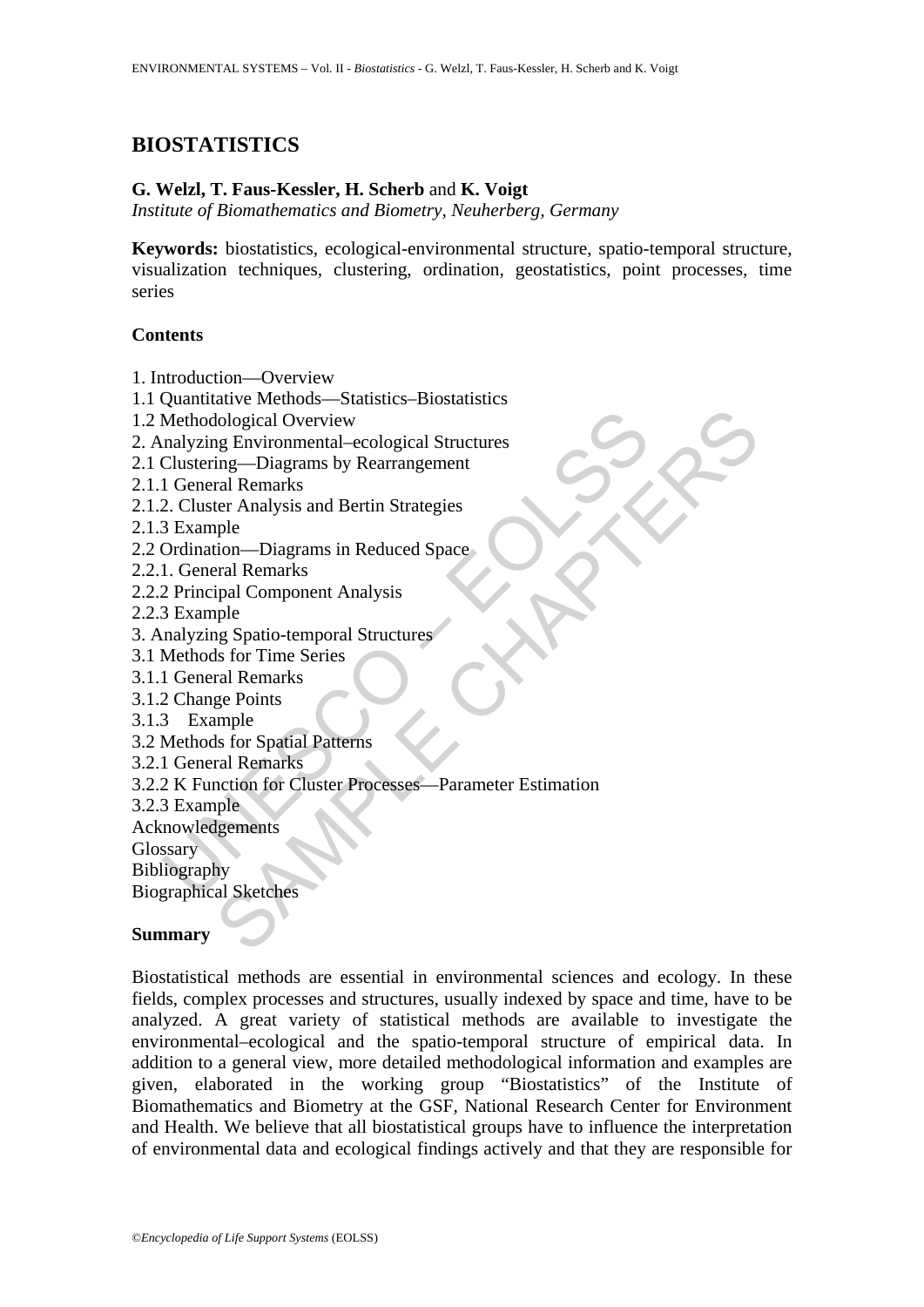selecting sound methods and for correctly applying the established techniques. There are some crucial problems of environmental contamination and alteration, which urgently need new statistical methods. This paper may provide some advice and guidance in the analysis, interpretation and integration of environmental data.

# **1. Introduction—Overview**

## **1.1. Quantitative Methods—Statistics–Biostatistics**

Life is a highly complex set of interactive systems with a jeopardized future on our planet. At present, the use of land, water, air, energy, and other resources has turned into a matter of grave concern and needs careful observation. It is the objective of environmental sciences and ecology to analyze these systems theoretically and quantitatively. In recent years, some attempts have been made towards increasing the part quantitative methods play. It makes sense to conduct quantitative studies of the environmental system to describe the condition of soil, water, and atmosphere. Statistical or numerical methods are used to improve the precision of both design and analysis.

Quantitative methods in ecological and environmental sciences are based on two components: the first component has biological and technological features, i.e., good sampling devices for accurate and precise measurements. The second component concerns methodological aspects, i.e., good experimental design as basis for an adequate statistical or numerical analysis. The term experimental needs extension: in addition to manipulative experiments, which involve assigning some treatment to the experimental unit, mensurative experiments have to be taken into account.

notical system and space of external shares are present. A<br>share and the interaction of the state share and the state share and the<br>stricture members of solid swater, system to describe the condition of soli, water, sistic ely. In recent years, some attempts have been made towards increasing<br>tative methods play. It makes sense to conduct quantitative stidies of<br>that system to describe the condition of soil, water, and atmosph<br>or numerical me There are several general principles and types of experimental design, described in many excellent textbooks. Methods for analyzing data are discussed both in statistical and in environmental–ecological texts. Complex ecological and environmental studies require special methods for measuring, collecting, registering, editing, storing, and analyzing the data. Due to the complexity involved in formulating the problem, many variables must be considered and various dependencies are present. A specialty of such data is their temporal and spatial variability.

Often it is necessary to analyze large data sets entailing special requirements for statistical software and techniques of visualization. The heterogeneous origin of data calls for methods that allow consideration of data about data (meta-data). In ecological literature the components deterministic modeling, statistics, and numerical methods are integrated under the header of quantitative methods. Whereas statistics deals with classical descriptive and inferential statistics (e.g., test of significance), numerical methods are derived from the fields of discrete mathematics, mathematical physics, parametric and nonparametric statistics, numerical taxonomy, psychometry, econometry, and others.

Multidimensional statistical methods of particular relevance are systematically combined with non-statistical techniques (e.g., methods from discrete mathematics). Another criterion for differentiation is the relationship between the natural conditions and the outcome of an observation. In deterministic modeling, there is only one possible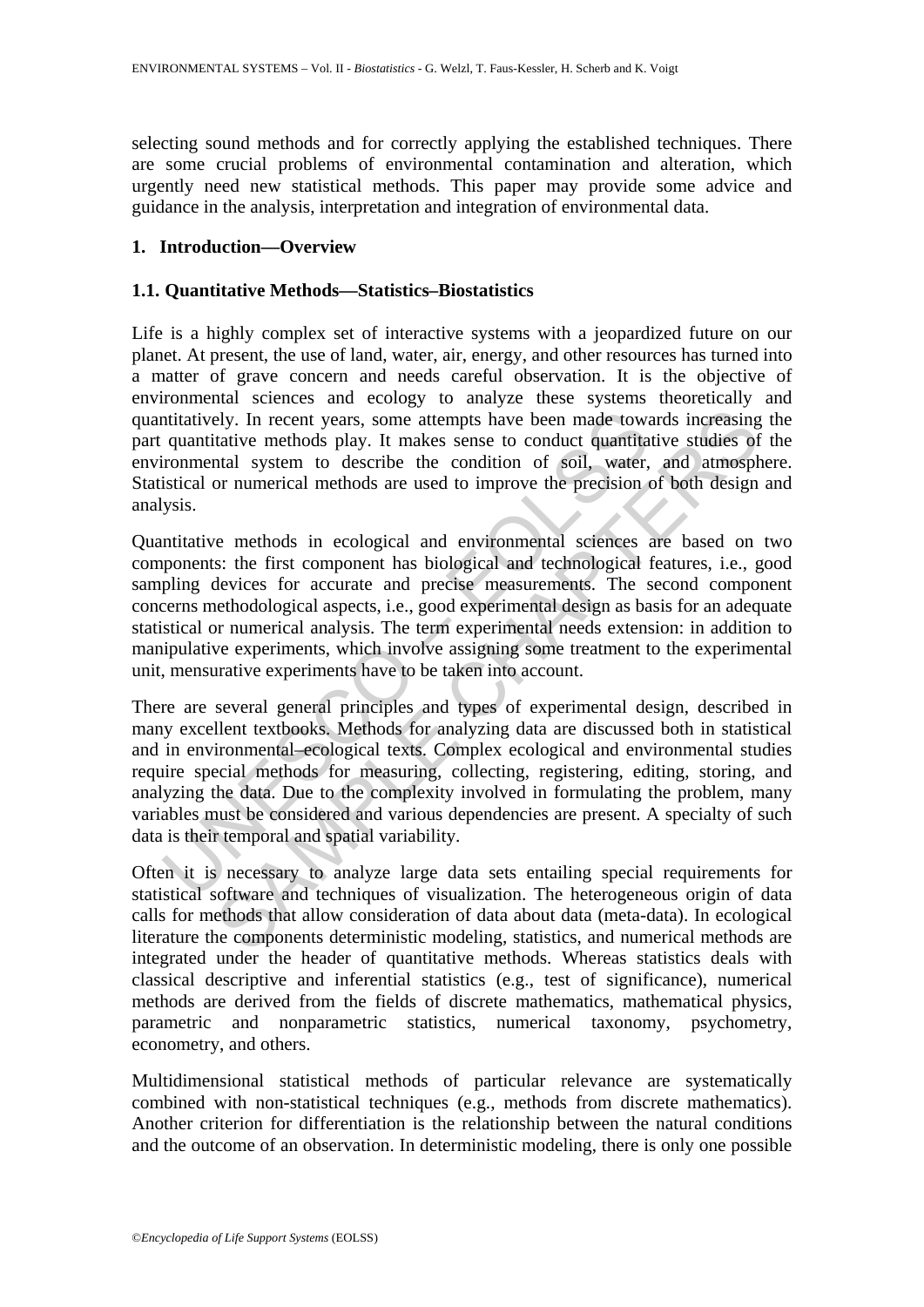result according to the deterministic relationship. A common attribute of numerical methods is the random relationship between the natural conditions and the outcome of an observation. As a consequence, many results with predictable probability function are possible. If the results of an outcome depend on the specific strategies of the organisms and the environment, then the methods adequate for data analysis come from game theory. Many possible but unpredictable results induce special forms of uncertainties; here it is best to apply methods developed in chaos theory.

Statistics as a discipline in general, does not have a good reputation. "Lies, damned lies, statistics," or "You can prove whatever you like with statistics," are only two examples of popular opinion. Many people meet statistics with suspicion. They distrust statistics and imagine statisticians to assiduously collect irrelevant facts and use mysterious mathematics to manipulate society. There are various reasons for this dilemma. First, statisticians must share some of the blame.

sticians must share some of the blame.<br>
nany countries, statistics has been developed in the shadow of<br>
refore, often disguised in esoteric language, mathematics may c<br>
nonomen a that scientists are trying to elucidate. Al s must share some of the blame.<br>
Somewheat share some of the blame.<br>
Somewheat share some of the blame.<br>
Ountries, statistics has been developed in the shadow of pure mathema<br>
often disguised in esoteric language, mathemat In many countries, statistics has been developed in the shadow of pure mathematics. Therefore, often disguised in esoteric language, mathematics may obscure the natural phenomena that scientists are trying to elucidate. Also, statisticians are involved in an everlasting internal debate about foundations, Bayesian versus frequentists, which further weakens their authority. Second, many people are uninterested in natural sciences, and most of those interested have the idea that every event has a simple, direct cause. In public opinion there is great discomfort against a science based on uncertainty instead of certainty and on complexity instead of simplicity. But good statistical thinking is not that much more than good common sense.

The object of statistics is information; the objective is the understanding of information contained in data. A statistical problem is characterized by variability and uncertainty. A modern definition of statistics is: "Statistics is a straightforward discipline designed to amplify the power of common sense in the discernment of order amid complexity." It is this vision of statistics that reveals the usefulness of statistical methods in environmental and ecological sciences. Statistics is concerned with understanding the real world through information by experiment and observation.

This striving is hampered by the fact that many peoples' view of statistics is too narrow. Bartholomew broadened this view by defining four types of statistics. Type I is related to the effective collection and presentation of data. Statistics of type II is what is taught in lectures in mathematical statistics. Random samples, drawn from well-defined populations, are the basis for inference statistics. Whereas the school of inference, Bayesian or frequentists, is not so important as some of their devotees imagine, the difficulty with statistics of type II is that it rarely fulfills the conditions to be met when the ecological and environmental problems of our time are analyzed.

Observational studies of large and complex systems are typical of ecology and environmental sciences. For their investigation, statistics of type III is necessary. Here the data are primarily obtained by observation, and any realistic model will be highly complex, involving many parameters and few or no replications. Relationships that also consider space and time are of principal interest. Statistical methods in this field include time series, Markov chains, point processes, stochastic geometry, geostatistics, etc. The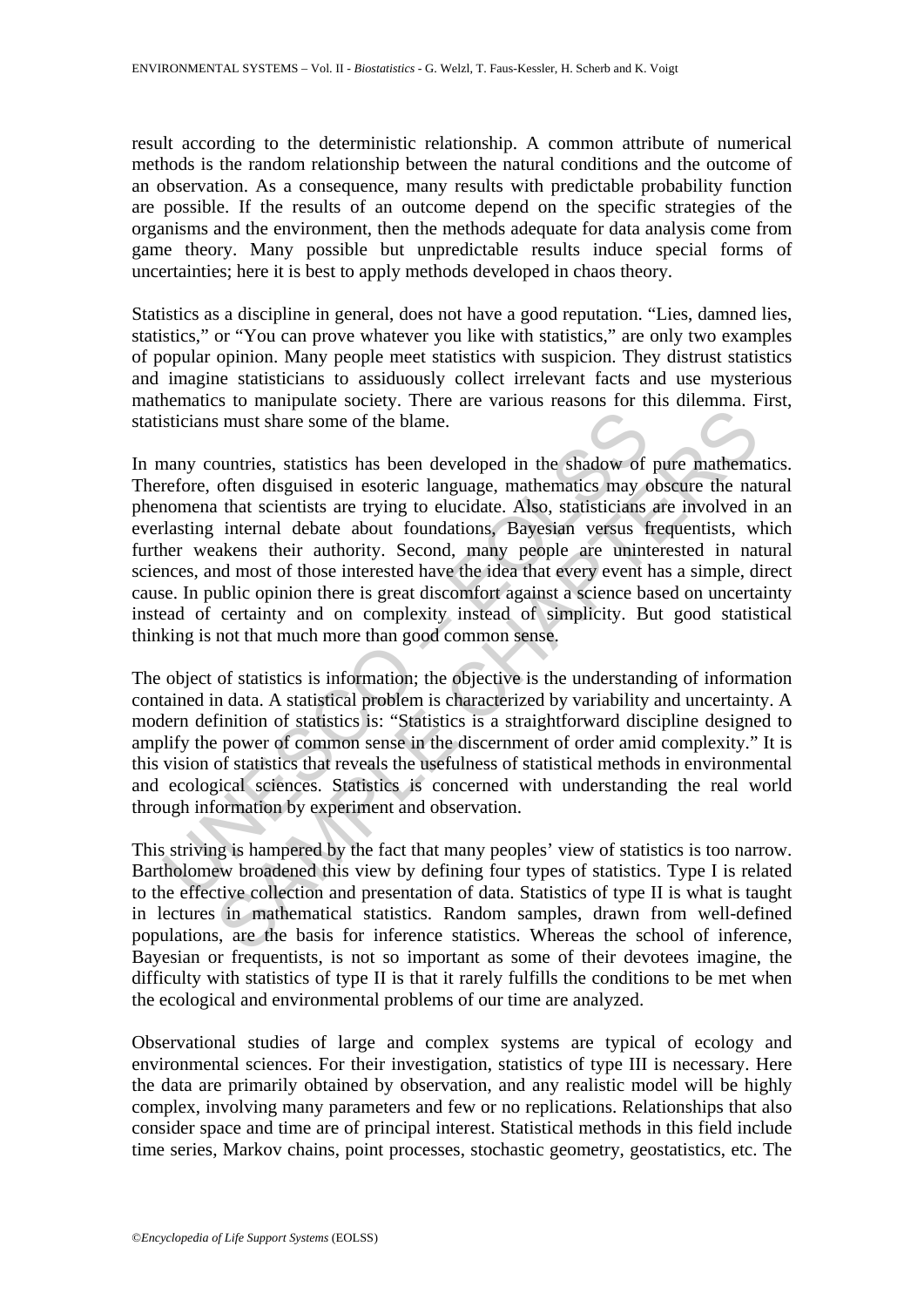access to the territory of politics and management, of science and philosophy gives rise to statistics of type IV. In this field, many arguments tend to be from non-numerical information and personal judgments, but some of the arguments will be statistical decisions. Statistics can and should contribute to this level of decision making.

In the following article, we integrate all statistical procedures in the wide sense of Bartholomew (especially statistical methods of type III) and include numerical methods derived from the fields of mathematical physics, information theory, discrete mathematics, chemometry, econometry, and others under the header of "Biostatistics."

Event the complex multivariate structures of data in ecology<br>
ince can be profitably analyzed by numerical and statistical method<br>
are and relatively simple description of scientific relations.<br>
TO ACCESS ALL THE 20 PAGES The the templex multivariate structures of data in ecology and environment to the complex multivariate structures of data in ecology and environment be profitably analyzed by numerical and statistical methods in order to r The challenging aspect is to combine various methods to an iterative procedure and interlock effective methods of different fields. We reason that numerical and statistical approaches can never dispense ecologists from reflection on observations. But we believe that the complex multivariate structures of data in ecology and environmental science can be profitably analyzed by numerical and statistical methods in order to find a clear and relatively simple description of scientific relations.

-

-

-

# TO ACCESS ALL THE **20 PAGES** OF THIS CHAPTER, Visit: http://www.eolss.net/Eolss-sampleAllChapter.aspx

#### **Bibliography**

Bailey T. C., Gatrell A. C. (1995). *Interactive Spatial Data Analysis*, pp. Essex: Longman Scientific and Technical. [Both the analysis of point patterns and the analysis of spatially continuous data are treated. The book provides an introduction to spatial data analysis and gives a survey of the subject.]

Bartholomew D. J. (1995). What is Statistics? *Journal of Royal Statistical Society A* **158**, 1–20. [This lecture of the President of the Royal Statistical Society describes the role of statistics in our time. Definitions of four types of statistics broaden the general concept of statistics.]

Cressie N. A. C. (1991). *Statistics for Spatial Data*, pp. 900. New York: John Wiley and Sons. [Theory and practice for all types of spatial data: geostatistical data, lattice data and spatial patterns are presented.]

Chilès J-P., Delfiner P. (1999). *Geostatistics, Modeling Spatial Uncertainty*, pp. 695. New York: John Wiley and Sons. [Based on the theory of geostatistics developed by Georges Matheron, this book is a modern view of the subject where theory and practice are reconciled. Examples are discussed in full detail.]

Diggle P. J. (1990). *Time Series: A Biostatistical Introduction,* pp. 257. New York: Oxford University Press. [The book presents a very comprehensibly introduction to the classical methods.]

Einax J., Zwanziger H. W. and Geiss S. (1997). *Chemometrics in Environmental Analysis*, pp. 384. Weinheim: VCH, Wiley company. [Analysis of environmental data with methods from statistics and chemometrics are discussed.]

Kaufman L., Rousseeuw P. J. (1990). *Finding Groups in Data*, pp. 342. New York: John Wiley and Sons. [Cluster analysis is interpreted as the art of finding groups in data. This book describes a lot of partitioning and hierarchical methods realized in S-PLUS.]